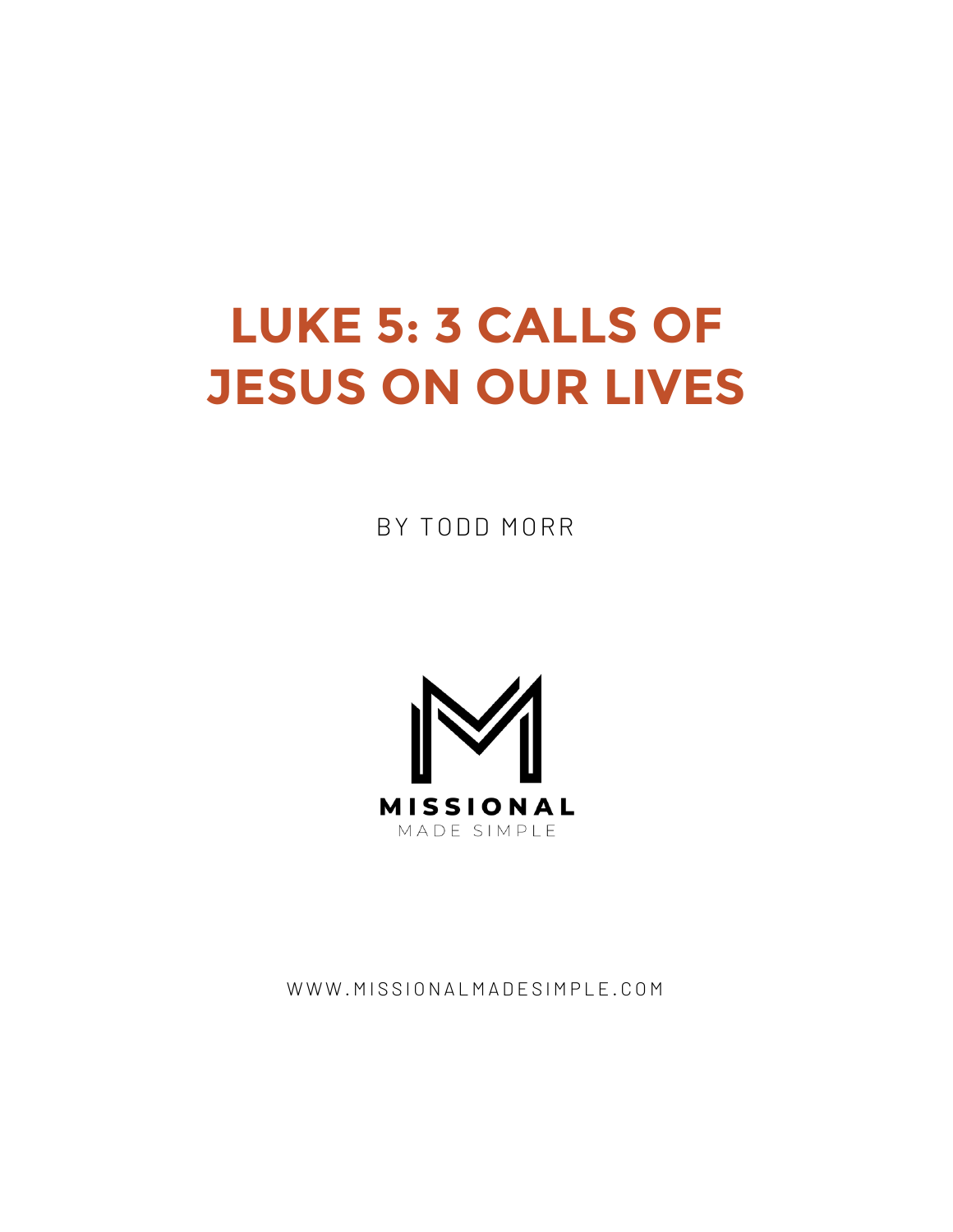# **LUKE 5: 3 CALLS OF JESUS ON OUR LIVES**

Luke 5 has become one of my favorite passages this past year. It's a passage that I use often to train churches around the priorities of living life as a family of disciples and being a family of disciples whose primary purpose is to fish for men and women together.

#### **LIFE WITH JESUS AT THE CENTER**

This vision gets developed by Jesus throughout Luke 5 through what I see as 3 significant calls of Jesus on our lives as his disciples. Jesus begins the chapter by working a powerful miracle to reinforce his authority, and he did it in a way that would speak to the hearts of these men in the deepest sense. He helped these experienced fishermen make probably the largest catch of fish they had ever seen, when they had spent the entire previous night catching nothing!

After this, we see Jesus making his first call for them to lay down their nets, their vocations, their families, to lay down everything that is of most importance, and to make him the center of their lives. That same call is on our lives, for us to lay down our "nets" and follow him and make him the centerpiece of our lives.

### **LIFE IN A COMMUNITY AS A FAMILY**

The next call is not as directly stated, but I believe is clearly assumed by these men, as it should be for us. Jesus was calling them to follow him, not as a bunch of individuals, but as a community that would live like family. He would be their rabbi, their teacher, which we see them state later, and they would be his community of disciples. They would follow him TOGETHER and learn to walk in his ways TOGETHER. Jesus second call on our lives is to live in community like family, with him at the center. Following him is a communal, family-like calling. It is not primarily individual, isolated, and private.

## **LIFE AS A FAMILY ON MISSION TO FISH FOR MEN**

Finally, we see the third significant call of Jesus clearly stated in verse 10. Jesus not only calls these first disciples to live in community as family, and a family with him at the center, but also a family that will work together on mission to fish for men. Jesus is making the goal of this life following him very clear in verse 10. You are going to become "fishers of men" and we are going to fish together! We are going to become a family of fishermen that work together to make disciples of lost and broken people.

This third call hasn't changed for us. As disciples of Jesus, he has the same vision for us, the same expectation for us, and the same call on our lives. He desires for us to live life with him at the center, to live like family with other disciples, and to work together as a family of fishermen to make disciples of lost people that are far from God.